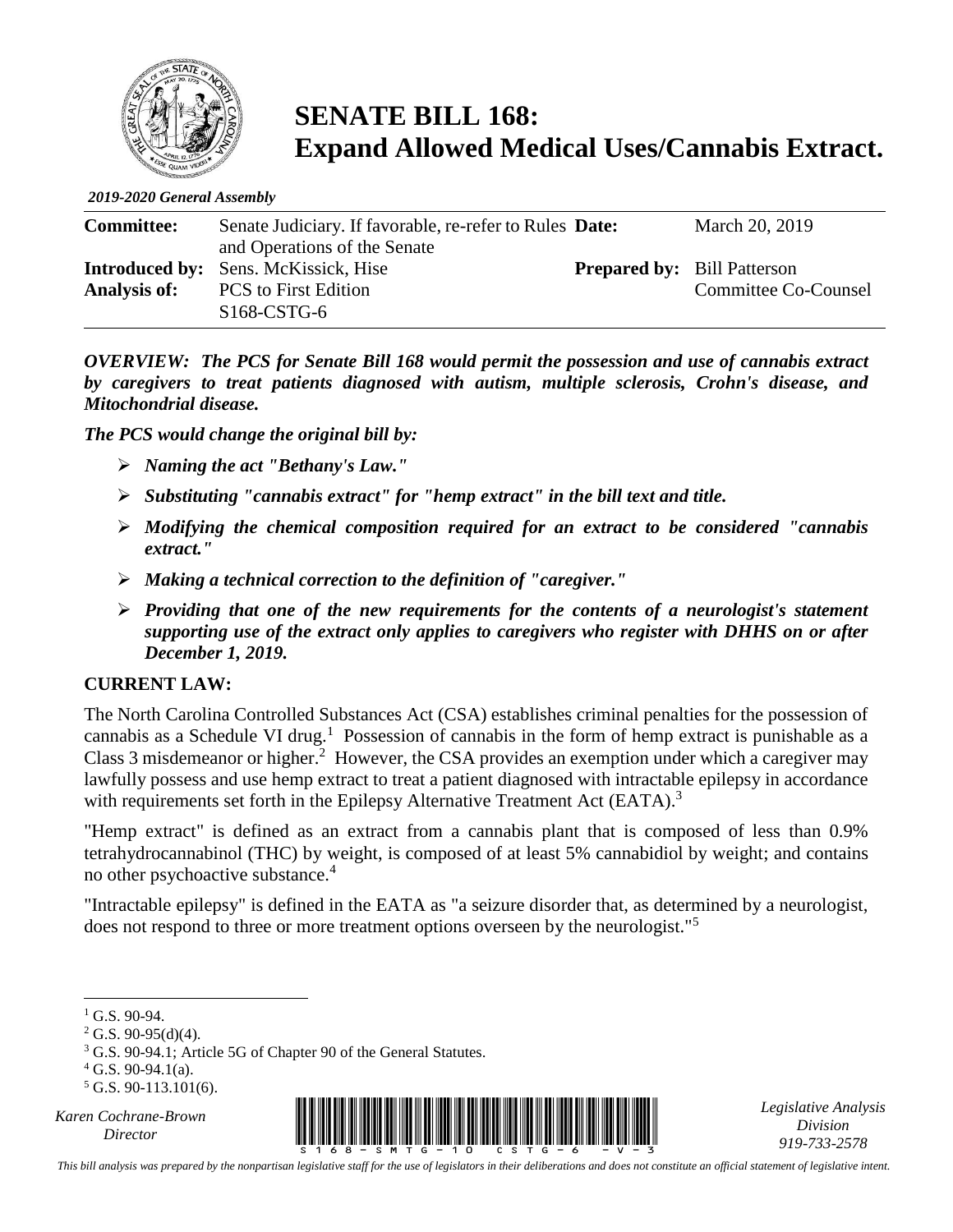### **Senate PCS 168**

*Page 2*

As used in the hemp extract-related provisions of the CSA and EATA, the term "caregiver" means a North Carolina resident at least 18 years of age registered with the Department of Health and Human Services who is the parent, guardian, or custodian of a patient suffering from intractable epilepsy, and who possesses a written statement dated and signed by a neurologist stating all the following:

- The patient has been examined and is under the care of the neurologist.
- The patient suffers from intractable epilepsy.
- The patient may benefit from treatment with hemp extract.<sup>6</sup>

Under the EATA, the Department of Health and Human Services is required to maintain a database for the registration of caregivers, patients, and neurologists.<sup>7</sup>

### **BILL ANALYSIS:**

**Section 1** of the PCS would name this act "Bethany's Law."

### **Section 2** would:

- Replace all references to "hemp extract" with "cannabis extract" in the "hemp extract" provisions of the CSA.
- Define "cannabis extract" as an extract that is composed of more than .03% and less than .09% THC by weight, is composed of at least .05% cannabinoids other than THC by weight, and contains no other psychoactive substance.
- Expand the existing CSA exemption for this extract to permit a caregiver to possess and use it to treat autism, multiple sclerosis, Crohn's disease, or Mitochondrial disease.
- Require the extract's percentages of cannabinoids other than THC by weight to be included in the certificate of analysis the caregiver is required to possess in close proximity to the extract.

**Section 3** would:

- Change the name of the Epilepsy Alternative Treatment Act to the Alternative Treatment Act.
- Replace references in the Act to "hemp extract" with "cannabis extract."
- Expand the Act's stated purpose to include the additional conditions to be treated with cannabis extract.
- Make conforming changes to the General Assembly's findings set forth in the Act.
- Expand the definition of caregiver to include a nurse employed by a home health agency<sup>8</sup> licensed under the Home Care Agency Licensure Act or other caregiver.
- Modify the requirements for the signed neurologist's statement that caregivers must have in their possession by:
	- o Permitting the statement to state that the patient has been examined and is under the care of "a physician who has consulted with the neurologist about the patient's condition" in lieu

 $\overline{a}$ 

 $6$  G.S. 90-94.1(b)(3); G.S. 90-113.101(1).

<sup>7</sup> G.S. 90-113.102.

<sup>8</sup> Under the Home Care Agency Licensure Act, a "home health agency" is "a home care agency which is certified to receive Medicare and Medicaid reimbursement for providing nursing care, therapy, medical social services, and home health aide services on a part time, intermittent basis as set out in G.S. 131E-176(12), and is thereby also subject to Article 9 of Chapter 131E." G.S. 131E-136(4).